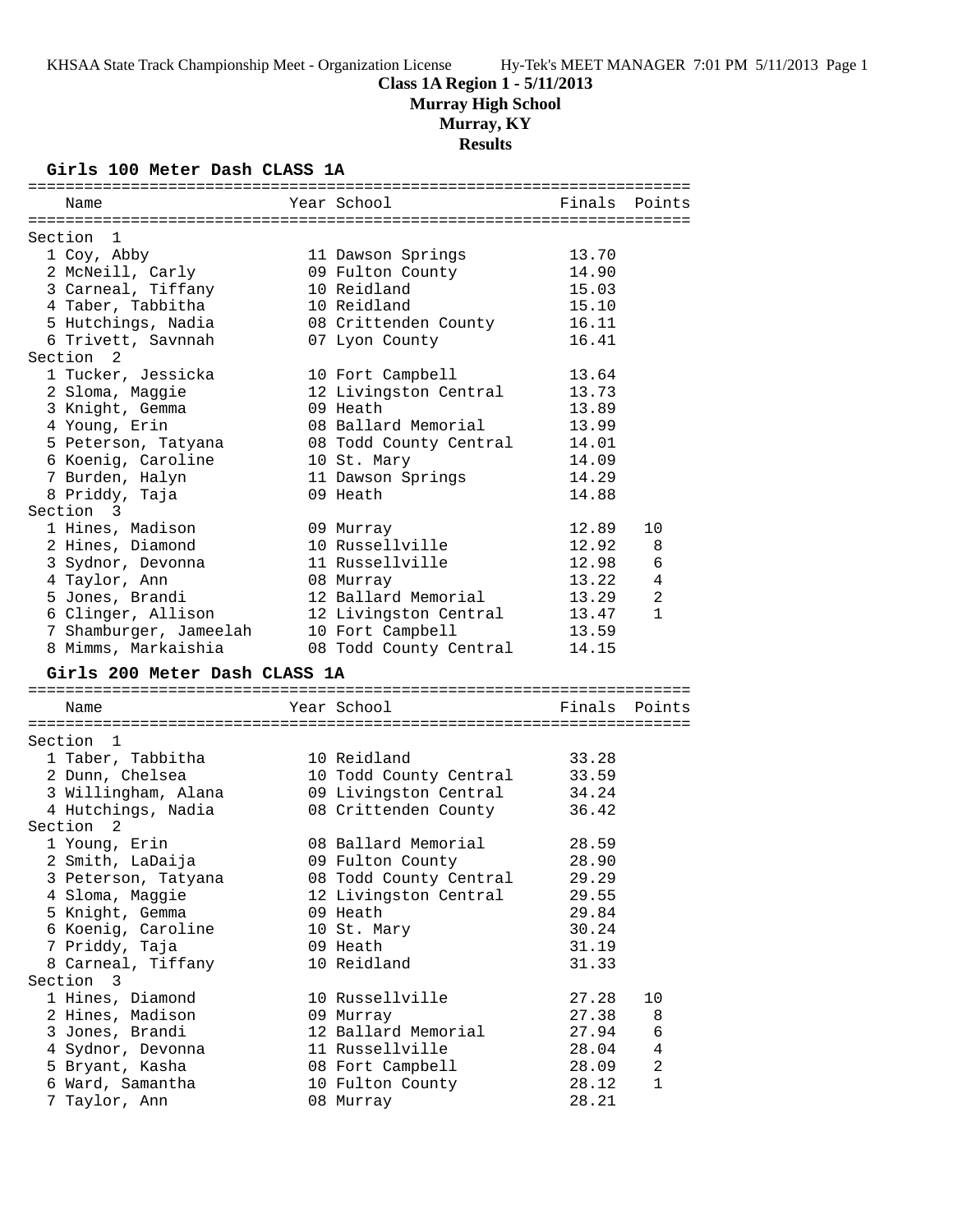**Class 1A Region 1 - 5/11/2013**

**Murray High School**

**Murray, KY**

#### **Results**

**....Girls 200 Meter Dash CLASS 1A** 8 Shamburger, Jameelah 10 Fort Campbell 28.62 **Girls 400 Meter Dash CLASS 1A** ======================================================================= Year School **Finals** Points ======================================================================= Section 1 1 Milan, Shailyn 08 Russellville 1:19.43 2 Wilson, Cathrine 09 Todd County Central 1:22.56 3 Hutchings, Nadia 08 Crittenden County 1:23.23 Section 2 1 McNeill, Carly 09 Fulton County 1:13.98 2 Koenig, Julianne 08 St. Mary 1:16.10 3 Kirkham, Ashton 09 Heath 1:21.26 4 Trivett, Savnnah 07 Lyon County 1:36.41 Section 3 1 Standokes, Skylar 08 Fort Campbell 1:03.41 10 2 Gibbs-Francis, Nia 10 Fort Campbell 1:04.76 8 3 Clinger, Allison 12 Livingston Central 1:07.66 6 4 Williams, KyLira 08 Fulton County 1:09.38 4 5 Adams, Callie 10 Murray 1:09.47 2 6 Givens, Laken 08 Livingston Central 1:11.78 1 7 Tuttle, Kayla 09 Heath 1:12.87 8 Salazar, Alicia 09 Todd County Central 1:13.64 **Girls 800 Meter Run CLASS 1A** ======================================================================= Name The Year School The Finals Points ======================================================================= Section 1 1 Silvia, Emily 07 Todd County Central 3:08.27 2 Cotton, Brooklyn 07 Dawson Springs 3:21.64 3 Stone, Morgan 07 Lyon County 3:21.82 4 Gregory, Karsyn 09 Mayfield 3:33.18 5 Brown, Tristan 08 Livingston Central 3:38.81 6 Martin, Dallas 10 Livingston Central 3:39.29 Section 2 1 Waldrop, Maddie 08 Murray 2:44.76 10 2 Verones, Isabella 08 Fort Campbell 2:45.26 8 3 Parker, Sydney 10 Fort Campbell 2:46.16 6 4 Wilson, Claire 09 Murray 2:46.76 4 5 Sitar, Margaret 09 Crittenden County 2:51.16 2 6 Murphy, Shelby 10 Lyon County 2:59.50 1 7 Howard, Melissa 12 St. Mary 3:01.15 8 Langford, Amy 10 Fulton County 3:04.27 9 Limas, Mirella 09 Mayfield 3:13.48 10 Kirkham, Ashton 09 Heath 3:15.50 11 Maglasang, Erika 08 St. Mary 3:23.16 12 Swinney, Lydia 10 Todd County Central 3:23.24 13 Tabor, Alexis 08 Crittenden County 3:33.78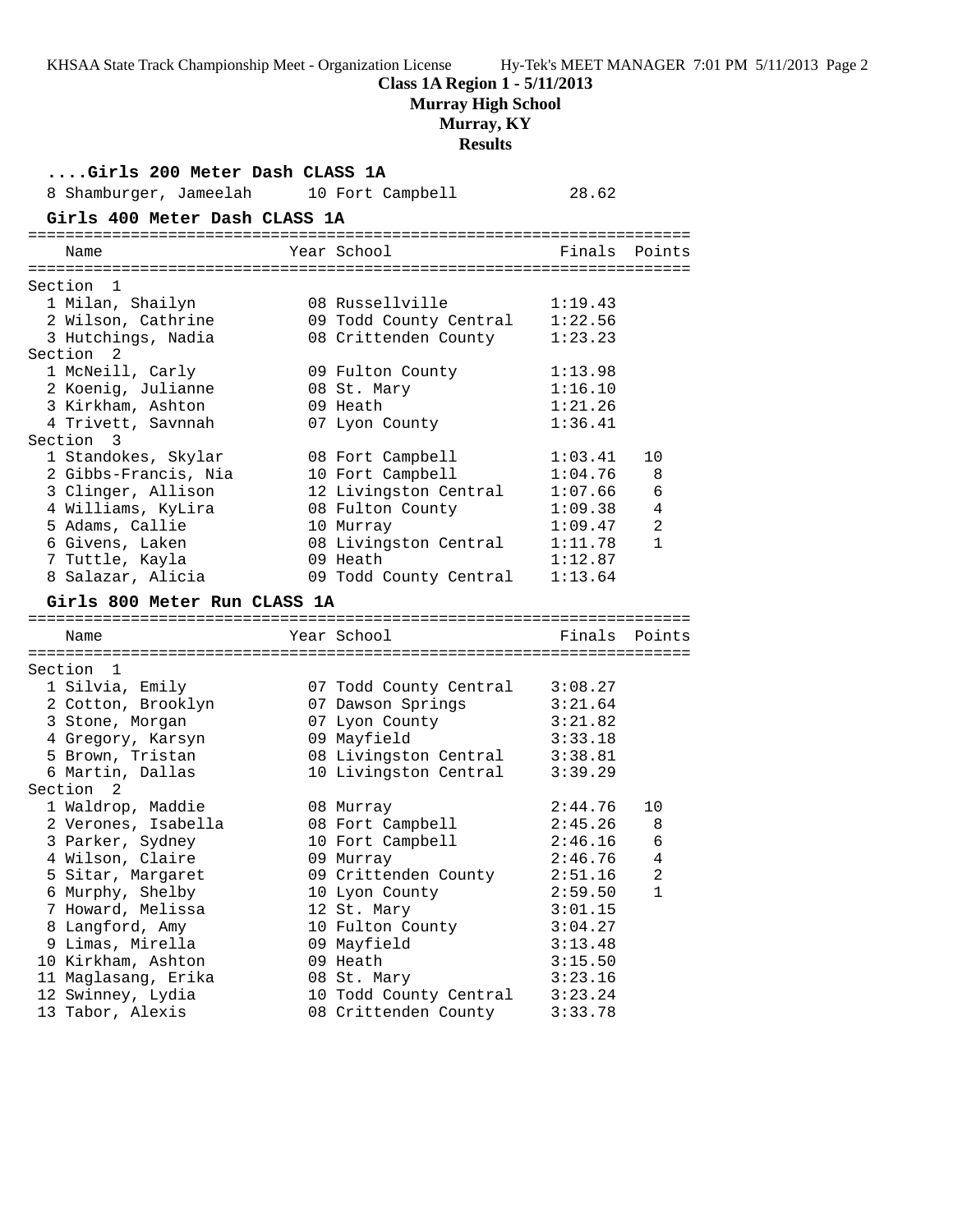#### **Class 1A Region 1 - 5/11/2013**

**Murray High School**

#### **Murray, KY**

**Results**

#### **Girls 1600 Meter Run CLASS 1A**

|         | Name                             | Year School            |          | Finals Points  |
|---------|----------------------------------|------------------------|----------|----------------|
|         |                                  |                        |          |                |
|         | Section<br>1                     |                        |          |                |
|         | 1 Wilson, Claire                 | 09 Murray              | 5:55.90  | 10             |
|         | 2 Grogan, Sophie                 | 07 Heath               | 5:58.93  | 8              |
|         | 3 Updike, Paige                  | 09 Fort Campbell       | 6:02.54  | 6              |
|         | 4 Sitar, Margaret                | 09 Crittenden County   | 6:10.78  | 4              |
|         | 5 Kaiser, Whitney                | 09 Fort Campbell       | 6:13.75  | $\overline{2}$ |
|         | 6 Vogt, Bethany                  | 10 Murray              | 6:20.81  | $\mathbf{1}$   |
|         | 7 Oakley, Racheal                | 07 Lyon County         | 6:21.21  |                |
|         | 8 Pafford, Jessica               | 09 Heath               | 6:36.68  |                |
|         | 9 Murphy, Shelby                 | 10 Lyon County         | 6:49.86  |                |
|         | 10 Howard, Melissa               | 12 St. Mary            | 6:51.10  |                |
|         | 11 Schnittker, Anna              | 11 Crittenden County   | 7:00.61  |                |
|         | 12 Limas, Mirella                | 09 Mayfield            | 7:06.48  |                |
|         | 13 Maglasang, Erika              | 08 St. Mary            | 7:16.81  |                |
|         | 14 Swinney, Lydia                | 10 Todd County Central | 7:36.00  |                |
|         | 15 Gregory, Karsyn               | 09 Mayfield            | 7:52.97  |                |
|         | 16 Brown, Tristan                | 08 Livingston Central  | 7:56.23  |                |
|         | 17 Quinn, Audry                  | 09 Livingston Central  | 8:39.04  |                |
|         |                                  |                        |          |                |
|         | Girls 3200 Meter Run CLASS 1A    |                        |          |                |
|         | Name                             | Year School            | Finals   | Points         |
|         |                                  |                        |          |                |
|         | 1 Sparks, Kenzley                | 10 Murray              | 13:25.08 | 10             |
|         | 2 Oakley, Racheal                | 07 Lyon County         | 13:30.78 | 8              |
|         | 3 Kaiser, Whitney                | 09 Fort Campbell       | 13:38.32 | 6              |
|         | 4 Vogt, Sydney                   | 10 Murray              | 13:42.89 | 4              |
|         | 5 Updike, Paige                  | 09 Fort Campbell       | 14:11.90 | 2              |
|         | 6 Schnittker, Anna               | 11 Crittenden County   | 14:52.37 | $\mathbf{1}$   |
|         | 7 Pafford, Jessica               | 09 Heath               | 14:55.86 |                |
|         | 8 McConnell, Jessica             | 09 Crittenden County   | 16:23.16 |                |
|         |                                  |                        |          |                |
|         | Girls 100 Meter Hurdles CLASS 1A |                        |          |                |
|         | Name                             | Year School            | Finals   | Points         |
|         |                                  |                        |          |                |
|         | 1 Burden, Halyn                  | 11 Dawson Springs      | 19.70    | 1              |
| Section | 2                                |                        |          |                |
|         |                                  |                        |          |                |
|         | 1 Avana, Kelsi                   | 09 Fort Campbell       | 16.67    | 10             |

 3 Lawson, Brittany 08 Murray 17.80 6 4 Haskins, Nathanshia 12 Russellville 19.25 4 5 Perry, Cyra 09 Murray 19.61 2 6 McDowell, Mallory 10 Crittenden County 19.98 7 Coy, Abby 11 Dawson Springs 20.50 8 Ellis, Shelbi 11 Todd County Central 21.58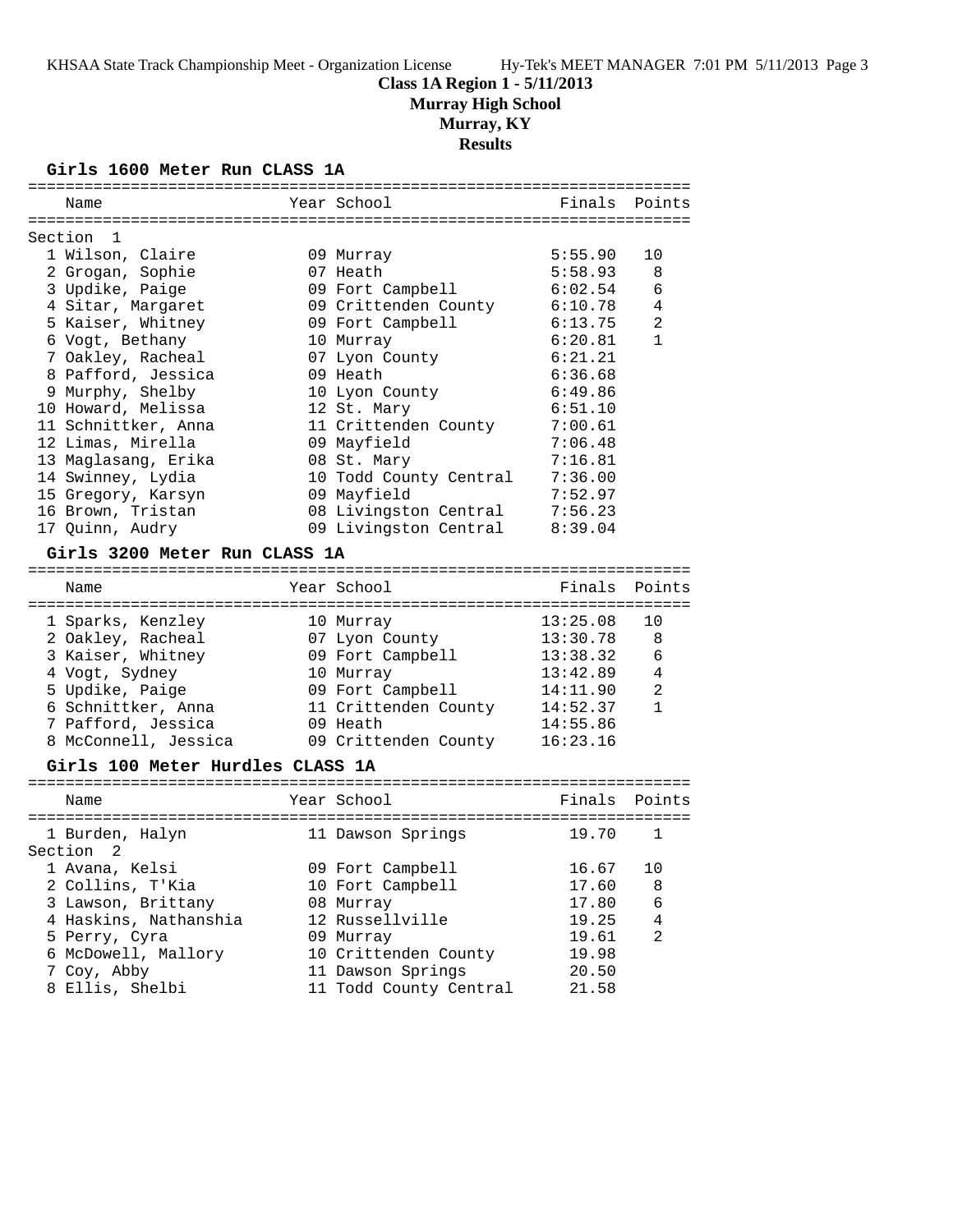## **Class 1A Region 1 - 5/11/2013**

**Murray High School**

# **Murray, KY**

# **Results**

**Girls 300 Meter Hurdles CLASS 1A**

| Name                             | Year School<br>Finals Points      |                |
|----------------------------------|-----------------------------------|----------------|
|                                  |                                   |                |
| Section<br>$\mathbf{1}$          |                                   |                |
| 1 Salazar, Alicia                | 09 Todd County Central<br>1:00.90 |                |
| 2 Ellis, Shelbi                  | 11 Todd County Central<br>1:02.94 |                |
| 3 Coleman, Ashton                | 1:04.70<br>10 Dawson Springs      |                |
| Section<br>2                     |                                   |                |
| 1 Campbell, Grace                | 08 Murray<br>50.01<br>10          |                |
| 2 Young, Erin                    | 08 Ballard Memorial<br>50.82      | 8              |
| 3 Avana, Kelsi                   | 09 Fort Campbell<br>51.22         | 6              |
| 4 Collins, T'Kia                 | 10 Fort Campbell<br>53.63         | 4              |
| 5 Haskins, Nathanshia            | 12 Russellville<br>54.95          | $\overline{a}$ |
| 6 Homa, Yasmine                  | 57.36<br>09 Murray                | $\mathbf{1}$   |
| 7 McDowell, Mallory              | 10 Crittenden County<br>57.96     |                |
| 8 Herrera, Pamela                | 09 Mayfield<br>59.94              |                |
| Girls 4x100 Meter Relay CLASS 1A |                                   |                |
| School                           | Finals                            | Points         |
|                                  |                                   |                |
| Section 1                        |                                   |                |
| 1 Russellville                   | 53.14                             | 6              |
| 1) Evans, Anjali 07              | 2) Haskins, Nathanshia 12         |                |
| 3) Hines, Diamond 10             | 4) Sydnor, Devonna 11             |                |
| 5) Milan, Shailyn 08             | 6) Wells, Jalonda 08              |                |
| Section 2                        |                                   |                |
| 1 Murray                         | 50.93<br>10                       |                |
| 1) Hunt, Lindey 12               | 2) Taylor, Ann 08                 |                |
| 3) Lamar, McKenzie 09            | 4) Hines, Madison 09              |                |
| 5) Therrell, Abby 08             | 6) Homa, Yasmine 09               |                |
| 7) McDonald, Rachel 10           | 8) Campbell, Grace 08             |                |
| 2 Fort Campbell                  | 51.47                             | 8              |
| 1) Tucker, Jessicka 10           | 2) Nicholson, Mercedes 09         |                |
| 3) Standokes, Skylar 08          | 4) Avana, Kelsi 09                |                |
| 5) Shamburger, Jameelah 10       | 6) Ferguson, Jade 09              |                |
| 3 Livingston Central             | 55.00                             | 4              |
| 1) Clinger, Allison 12           | 2) Knotts, Chloe 09               |                |
| 3) Barnes, Daira 10              | 4) Sloma, Maggie 12               |                |
| 5) Willingham, Alana 09          | 6) Givens, Laken 08               |                |
| 4 Fulton County                  | 55.48                             | 2              |
| 1) Williams, KyLira 08           | 2) Smith, LaDaija 09              |                |
| 3) Langford, Amy 10              | 4) Ward, Samantha 10              |                |
| 5) McNeill, Carly 09             | 6) Vowell, Megan 09               |                |
| 5 Todd County Central            | 56.80                             | 1              |
| 1) Peterson, Tatyana 08          | 2) Mimms, Markaishia 08           |                |
| 3) Fox, Julia 12                 | 4) Rose, Demetria 12              |                |
| 5) Salazar, Alicia 09            | 6)                                |                |
| 6 Heath                          | 57.44                             |                |
| 1) Newberry, Peyton 07           | 2) Wood, Jennifer 07              |                |
| 3) Priddy, Taja 09               | 4) Knight, Gemma 09               |                |
| 5) Dowdy, Mason 07               | 6)                                |                |
| 7 Crittenden County              | 1:00.66                           |                |
| 1) Johnson, Taylor 10            | 2) McDonald, Erin 11              |                |
| 3) Shuecraft, Nikki 09           | 4) McDowell, Mallory 10           |                |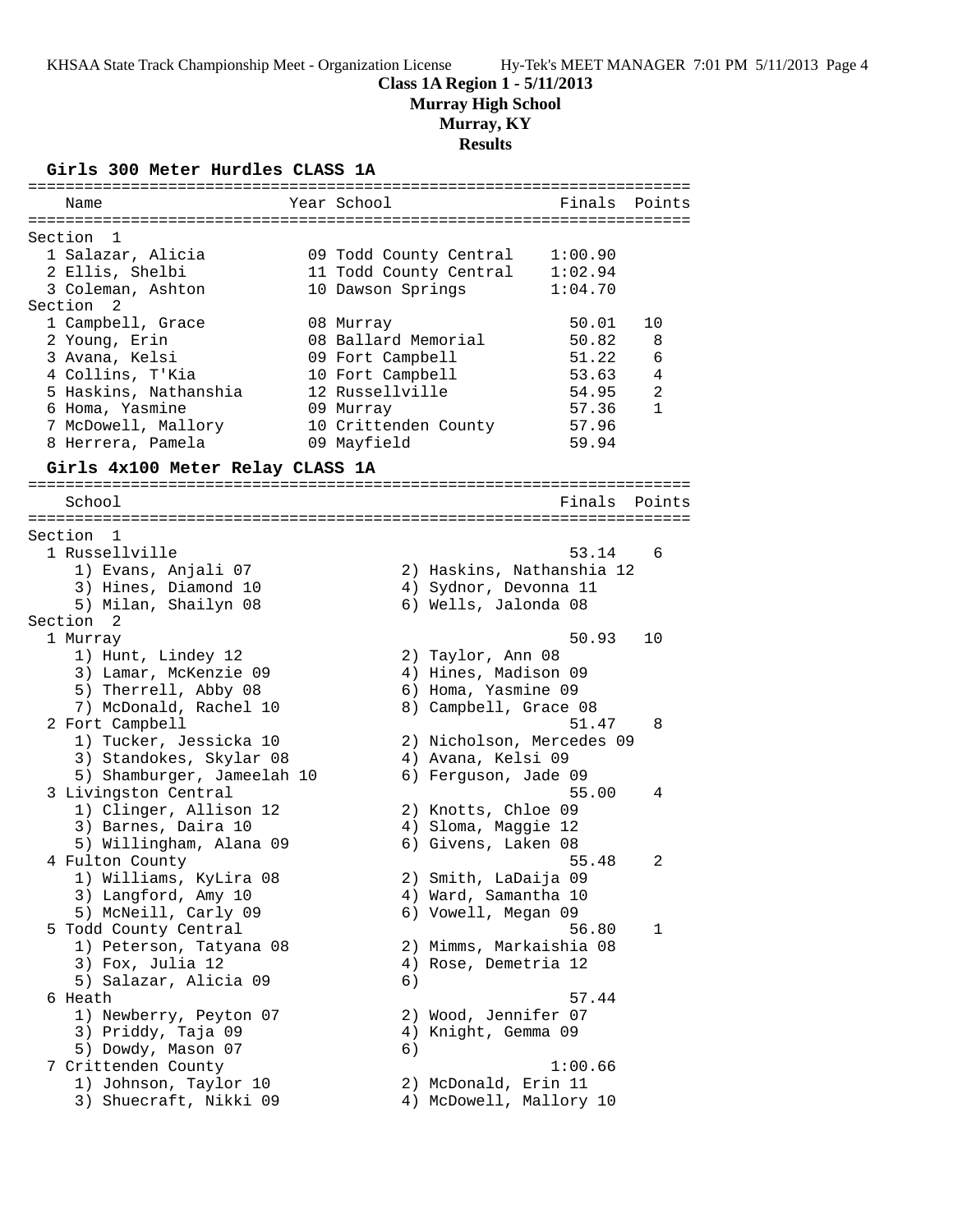**Class 1A Region 1 - 5/11/2013**

**Murray High School**

#### **Murray, KY**

### **Results**

#### **....Girls 4x100 Meter Relay CLASS 1A**

| 5) Hutchings, Nadia 08           | 6)                       |
|----------------------------------|--------------------------|
| 8 Lyon County                    | 1:03.31                  |
| 1) Brown, Taylor 07              | 2) Stone, Morgan 07      |
| 3) Putnam, Svannah 08            | 4) McLaughlin, Phoebe 08 |
| 5) Murphy, Shelby 10             | 6) Houk, Kaylin 09       |
| 7) Greene, Charlie 08            | 8) Brredlove, Ashton 07  |
| Girls 4x200 Meter Relay CLASS 1A |                          |

#### ======================================================================= School **Finals** Points ======================================================================= Section 1 1 Murray 1:48.70 10 1) Hines, Madison 09 2) Taylor, Ann 08 3) Therrell, Abby 08 4) Hunt, Lindey 12 5) Lamar, McKenzie 09 6) Homa, Yasmine 09 7) Campbell, Grace 08 8) Lawson, Brittany 08 2 Fort Campbell 1:48.83 8 1) Tucker, Jessicka 10 2) Shamburger, Jameelah 10 3) Bryant, Kasha 08  $\hskip 1.6cm 4$ ) Avana, Kelsi 09 5) Nicholson, Mercedes 09 6) Ferguson, Jade 09 3 Fulton County 1:56.20 6 1) Williams, KyLira 08 2) Smith, LaDaija 09 3) Langford, Amy 10 4) Ward, Samantha 10 5) McNeill, Carly 09 6) Vowell, Megan 09 4 Todd County Central 1:56.81 4 1) Fox, Julia 12 2) Mimms, Markaishia 08 3) Peterson, Tatyana 08 (4) Rose, Demetria 12 5) Salazar, Alicia 09 (6) 5 Heath 2:04.39 2 1) Wood, Jennifer 07 2) Priddy, Taja 09 3) Knight, Gemma 09 4) Newberry, Peyton 07 5) Dowdy, Mason 07 6) Tuttle, Kayla 09 6 Crittenden County 2:09.46 1 1) Johnson, Taylor 10 2) McDonald, Erin 11 3) Shuecraft, Nikki 09 4) McDowell, Mallory 10 5) Hutchings, Nadia 08 6) Schnittker, Anna 11 7 Lyon County 2:14.11 1) Brown, Taylor 07 2) Brredlove, Ashton 07 3) Houk, Kaylin 09 4) McLaughlin, Phoebe 08 5) Murphy, Shelby 10 6) Putnam, Svannah 08 7) Greene, Charlie 08 8) Stone, Morgan 07 8 Livingston Central 2:22.76 1) Roark, Paige 11 2) Layne, Tiffany 11 3) Layne, Heather 06 (4) Quinn, Audry 09 5) Fontenot, Chelsey 11  $\qquad \qquad$  6) Suarez, Hannah 09 **Girls 4x400 Meter Relay CLASS 1A** ======================================================================= School **Finals** Points ======================================================================= 1 Fort Campbell 4:18.59 10 1) Bryant, Kasha 08 2) Gibbs-Francis, Nia 10

- 3) Nicholson, Mercedes 09 4) Standokes, Skylar 08
-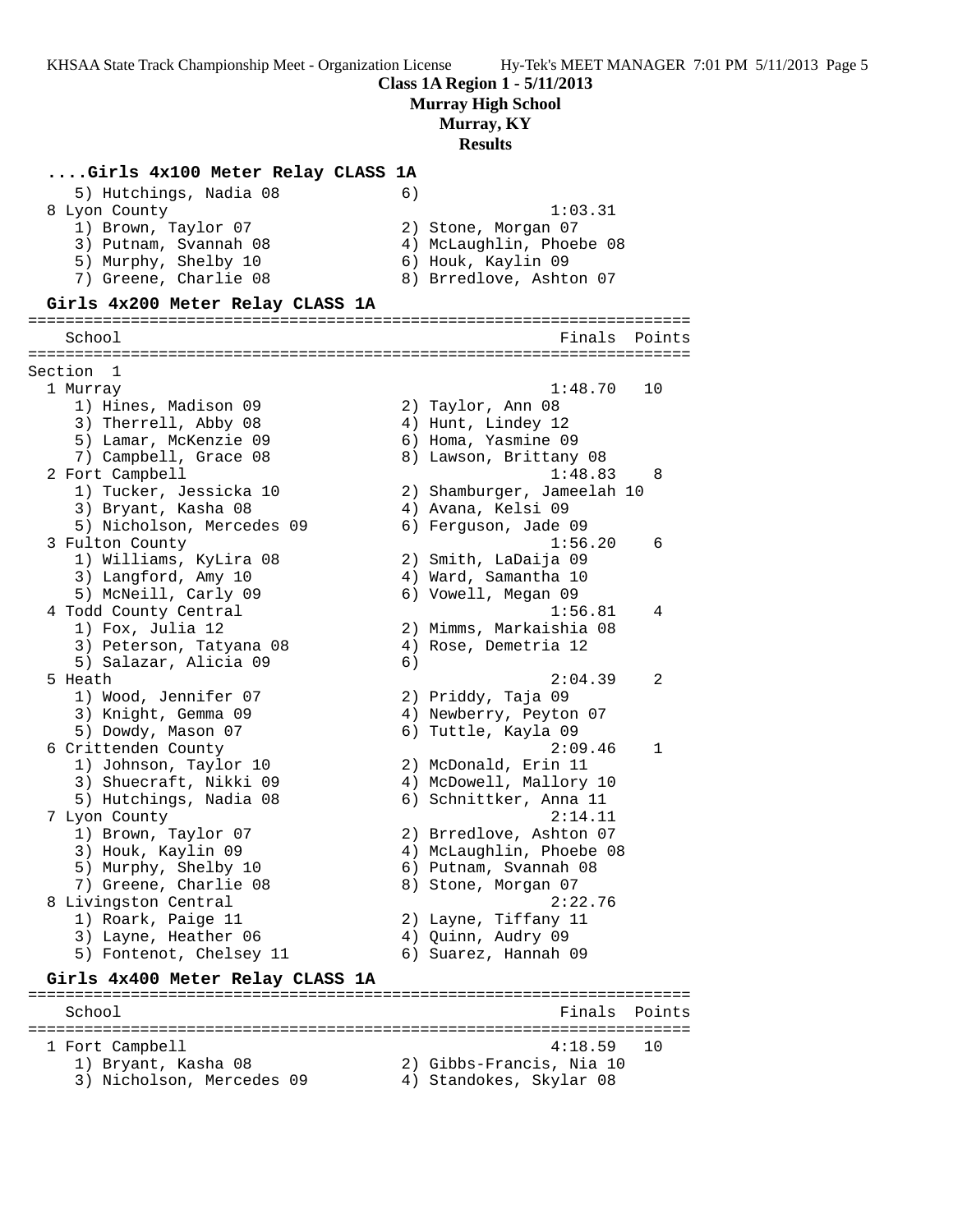## **Class 1A Region 1 - 5/11/2013 Murray High School**

**Murray, KY**

# **Results**

### **....Girls 4x400 Meter Relay CLASS 1A**

| 5) Verones, Isabella 08                      |    | 6) Collins, T'Kia 10                          |        |
|----------------------------------------------|----|-----------------------------------------------|--------|
| 2 Murray                                     |    | 4:21.08                                       | 8      |
| 1) Therrell, Abby 08                         |    | 2) Homa, Yasmine 09                           |        |
| 3) Waldrop, Maddie 08                        |    | 4) Campbell, Grace 08                         |        |
| 5) Taylor, Ann 08                            |    | 6) Wilson, Claire 09                          |        |
| 7) Lawson, Brittany 08                       |    | 8) Hunt, Lindey 12                            |        |
| 3 Livingston Central                         |    | 4:50.07                                       | 6      |
| 1) Givens, Laken 08                          |    | 2) Knotts, Chloe 09                           |        |
| 3) Barnes, Daira 10                          |    | 4) Clinger, Allison 12                        |        |
| 5) Quinn, Audry 09                           |    | 6) Willingham, Alana 09                       |        |
| 7) Layne, Tiffany 11                         |    | 8) Sloma, Maggie 12                           |        |
| 4 St. Mary                                   |    | 5:09.36                                       | 4      |
| 1) Koenig, Caroline 10                       |    | 2) Koenig, Julianne 08                        |        |
| 3) Maglasang, Erika 08                       |    | 4) Howard, Melissa 12                         |        |
| 5 Crittenden County                          |    | 5:15.55                                       | 2      |
| 1) Shuecraft, Nikki 09                       |    | 2) Johnson, Taylor 10                         |        |
| 3) McDonald, Erin 11                         |    | 4) Sitar, Margaret 09                         |        |
| 5) Hutchings, Nadia 08                       |    | 6) Tabor, Alexis 08                           |        |
| 7) Sitar, Autumn 07                          | 8) |                                               |        |
| 6 Lyon County                                |    | 5:27.72                                       | 1      |
| 1) Brown, Taylor 07                          |    | 2) Brredlove, Ashton 07                       |        |
| 3) Murphy, Shelby 10                         |    | 4) Putnam, Svannah 08                         |        |
| 5) McLaughlin, Phoebe 08                     |    | 6) Houk, Kaylin 09                            |        |
| 7) Oakley, Racheal 07                        | 8) |                                               |        |
|                                              |    |                                               |        |
|                                              |    |                                               |        |
| Girls 4x800 Meter Relay CLASS 1A             |    |                                               |        |
|                                              |    |                                               |        |
| School                                       |    | Finals                                        | Points |
|                                              |    | 10:52.55                                      | 10     |
| 1 Murray                                     |    |                                               |        |
| 1) Wilson, Claire 09                         |    | 2) Sparks, Kenzley 10                         |        |
| 3) Vogt, Bethany 10                          |    | 4) Waldrop, Maddie 08                         |        |
| 5) Vogt, Sydney 10                           |    | 6) Adams, Callie 10                           | 8      |
| 2 Fort Campbell                              |    | 11:26.80                                      |        |
| 1) Verones, Isabella 08                      |    | 2) Updike, Paige 09                           |        |
| 3) Parker, Sydney 10                         |    | 4) Preski, Kaylee 07                          |        |
| 5) Kaiser, Whitney 09                        |    | 6) Hardy, Tyler 09                            |        |
| 3 Lyon County                                |    | 12:09.60                                      | 6      |
| 1) Oakley, Racheal 07                        |    | 2) Murphy, Shelby 10                          |        |
| 3) Putnam, Svannah 08                        |    | 4) McLaughlin, Phoebe 08                      |        |
| 5) Brown, Taylor 07                          |    | 6) Brredlove, Ashton 07                       |        |
| 7) Houk, Kaylin 09                           |    | 8) Stone, Morgan 07                           |        |
| 4 Crittenden County                          |    | 13:22.67                                      | 4      |
| 1) Schnittker, Anna 11                       |    | 2) Sitar, Autumn 07                           |        |
| 3) Tabor, Alexis 08                          |    | 4) Sitar, Margaret 09                         |        |
| 5) Hutchings, Nadia 08                       |    | 6) McConnell, Jessica 09                      |        |
| 5 Livingston Central                         |    | 13:44.50                                      | 2      |
| 1) Fontenot, Chelsey 11                      |    | 2) Layne, Tiffany 11                          |        |
| 3) Brown, Tristan 08<br>5) Martin, Dallas 10 |    | 4) Willingham, Alana 09<br>6) Quinn, Audry 09 |        |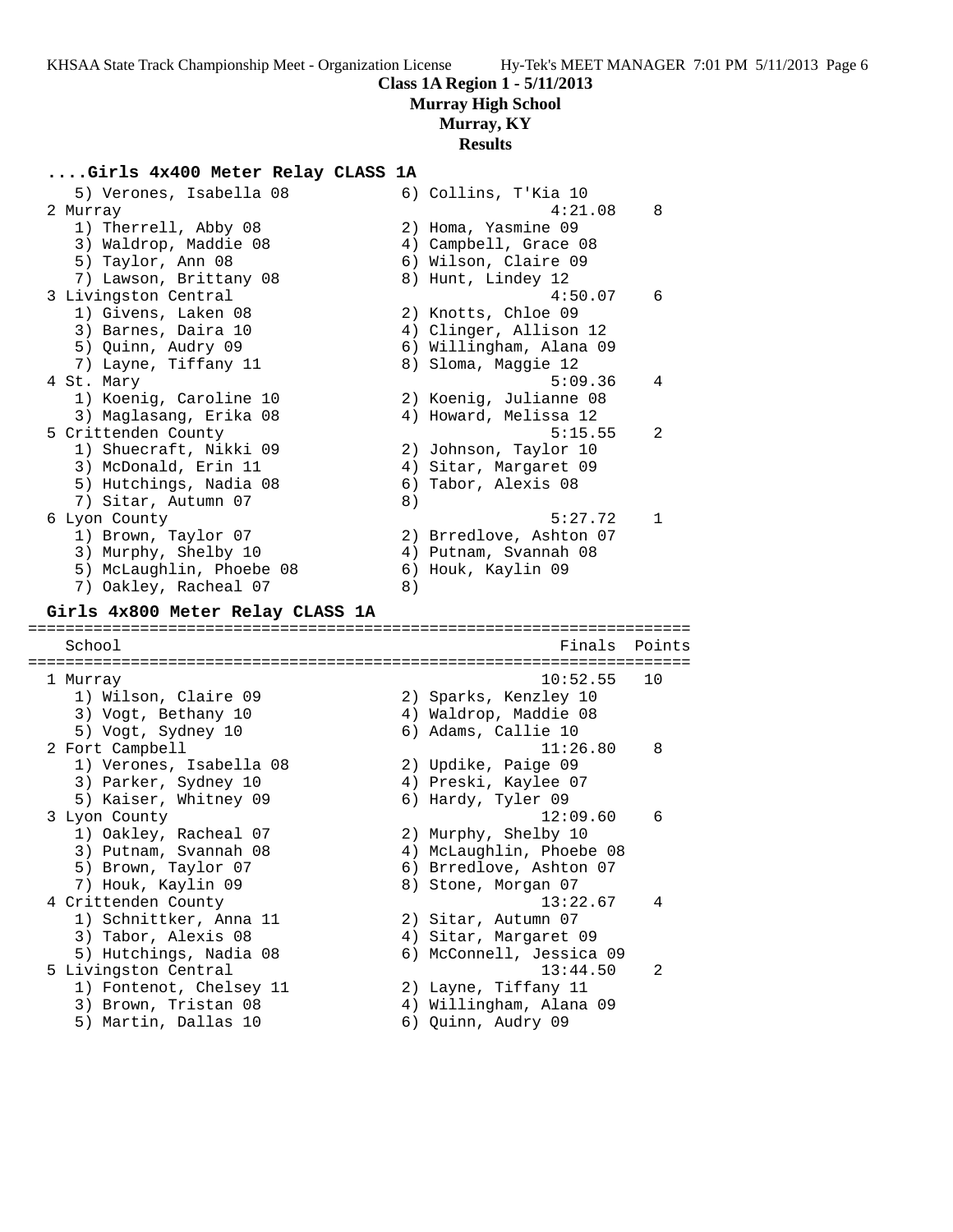**Murray High School**

**Murray, KY**

# **Results**

#### **Boys 100 Meter Dash CLASS 1A**

| Name                                | Year School                                 | Finals         | Points         |
|-------------------------------------|---------------------------------------------|----------------|----------------|
|                                     |                                             |                |                |
| 1 Abbott, Akilias                   | 09 Fulton County                            | 13.12          |                |
| 2 Miracle, Blake                    | 09 Livingston Central                       | 13.20          |                |
| 3 Cook, Jacob                       | 09 Reidland                                 | 13.22          |                |
| 4 Dyer, Hunter                      | 08 Dawson Springs                           | 14.03          |                |
| Section 2                           |                                             |                |                |
| 1 Rodgers, Tanner                   | 10 Livingston Central                       | 11.87          | 2              |
| 2 Coots, Zack                       | 10 Todd County Central                      | 12.44          |                |
| 3 Bigbee, Josh                      | 09 Russellville                             | 12.53          |                |
| 4 Tinsley, Zach                     | 11 Crittenden County                        | 12.64          |                |
| 5 Walker, Kyle                      | 10 Reidland                                 | 12.75          |                |
| 6 Smith, Dre                        | 07 Fulton County                            | 12.91          |                |
| Section 3                           |                                             |                |                |
| 1 Miles, Des'Jahvonni               | 09 Murray                                   | 11.21          | 10             |
| 2 Hampton, Demarcus                 | 11 Russellville                             | 11.50          | 8              |
| 3 Arron, Otto                       | 11 Fort Campbell                            | 11.71          | 6              |
| 4 Bledsoe, Dre                      | 10 Ballard Memorial                         | 11.75          | 4              |
| 5 Nichols, Dylan                    | 10 Todd County Central                      | 11.90          | 1              |
| 6 Owsley, Cash                      | 10 Ballard Memorial                         | 11.94          |                |
| 7 Welsh, John                       | 11 Heath                                    | 12.14          |                |
| 8 Wallace, Lane                     | 10 Crittenden County                        | 12.22          |                |
|                                     |                                             |                |                |
| Boys 200 Meter Dash CLASS 1A        |                                             |                |                |
|                                     |                                             |                |                |
|                                     |                                             |                |                |
| Name                                | Year School                                 | Finals         | Points         |
| Section 1                           |                                             |                |                |
|                                     |                                             |                |                |
| 1 Skinner, Josh                     | 09 Livingston Central                       | 27.81          |                |
| 2 Bigbee, Josh                      | 09 Russellville                             | 27.98          |                |
| 3 Caudill, Ryan                     | 12 Dawson Springs                           | 28.00          |                |
| 4 Grimm, Hunter                     | 09 Livingston Central                       | 29.14          |                |
| 5 Dyer, Hunter                      | 08 Dawson Springs                           | 30.27          |                |
| Section<br>2                        |                                             |                |                |
| 1 Welsh, John                       | 11 Heath                                    | 24.87          |                |
| 2 Allen, Aaron                      | 09 Fulton County                            | 25.14          |                |
| 3 Gardner, Waymond                  | 10 Heath                                    | 25.51          |                |
| 4 Wallace, Lane                     | 10 Crittenden County                        | 25.59          |                |
| 5 Johnson, Terrance                 | 12 Todd County Central                      | 26.07          |                |
| 6 Walker, Kyle                      | 10 Reidland                                 | 26.69          |                |
| 7 Fox, William                      | 12 Todd County Central                      | 26.79          |                |
| Section 3                           |                                             |                |                |
| 1 Gibbs-Francis, Jordan             | 12 Fort Campbell                            | 22.81          | 10             |
| 2 Miles, Des'Jahvonni               | 09 Murray                                   | 23.23          | 8              |
| 3 Bledsoe, Dre                      | 10 Ballard Memorial                         | 23.81          | 6              |
| 4 Hampton, Demarcus                 | 11 Russellville                             | 23.97          | $\overline{4}$ |
| 5 Jethroe, Jonathan                 | 10 Fort Campbell                            | 24.29          | 2              |
| 6 Holman, Joe                       | 09 Fulton County                            | 24.65          | $\mathbf{1}$   |
| 7 Owsley, Cash<br>8 Dickerson, Noah | 10 Ballard Memorial<br>10 Crittenden County | 24.70<br>25.36 |                |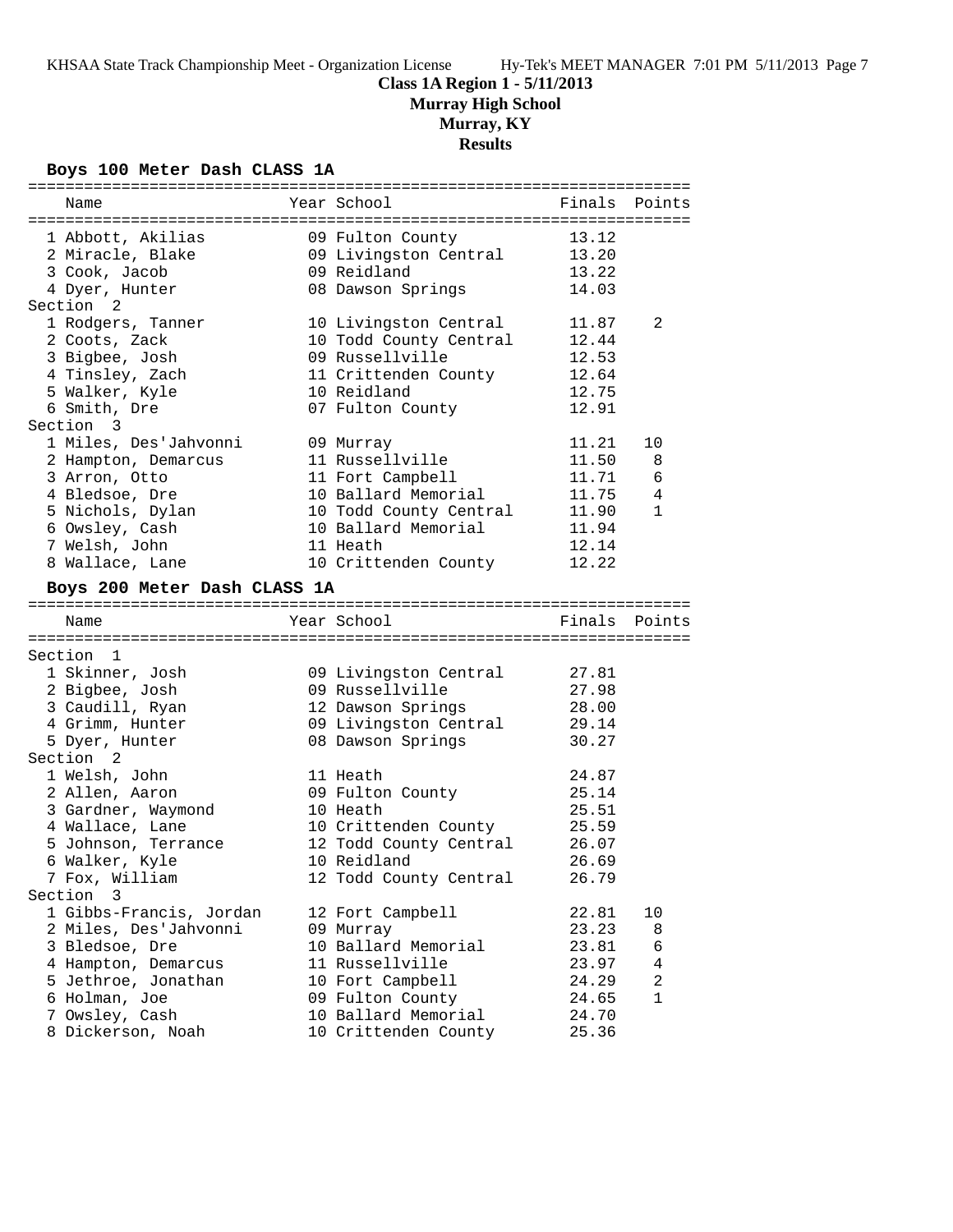**Murray High School**

**Murray, KY**

## **Results**

#### **Boys 400 Meter Dash CLASS 1A**

| Name                        | Year School            | Finals  | Points         |
|-----------------------------|------------------------|---------|----------------|
|                             |                        |         |                |
| Section 1                   |                        |         |                |
| 1 Polk, Ladarrian           | 12 Fulton County       | 56.94   |                |
| 2 Moss, McKenzie            | 07 Heath               | 1:01.07 |                |
| Section <sub>2</sub>        |                        |         |                |
| 1 Crouse, Austin            | 11 Mayfield            | 1:01.27 |                |
| 2 Bard, Jacory              | 10 Russellville        | 1:02.73 |                |
| 3 Schultz, Zach             | 09 Heath               | 1:03.11 |                |
| 4 Burnett, Nathan           | 10 Crittenden County   | 1:04.65 |                |
| 5 Fowler, Timothy           | 09 Reidland            | 1:04.73 |                |
| 6 Thomas, Bryson            | 08 Russellville        | 1:07.07 |                |
| Section 3                   |                        |         |                |
| 1 Tucker, Colby             | 09 Mayfield            | 57.76   |                |
| 2 Rodgers, Tanner           | 10 Livingston Central  | 57.77   |                |
| 3 Black, Alan               | 12 Dawson Springs      | 59.65   |                |
| 4 Deneve, Mark              | 08 St. Mary            | 1:00.22 |                |
| 5 Welch, Mason              | 09 Murray              | 1:01.65 |                |
| 6 Miracle, Blake            | 09 Livingston Central  | 1:02.26 |                |
| Section 4                   |                        |         |                |
| 1 Gibbs-Francis, Jordan     | 12 Fort Campbell       | 50.73   | 10             |
| 2 Bledsoe, Dre              | 10 Ballard Memorial    | 51.56   | 8              |
| 3 Scott, Thomas             | 12 Lyon County         | 55.56   | 6              |
| 4 Merriss, Preston          | 11 Murray              | 56.35   | 4              |
| 5 Kaiser, Noah              | 10 Todd County Central | 56.41   | $\overline{a}$ |
| 6 Shamburger, Ramario       | 08 Fort Campbell       | 56.54   | $\mathbf{1}$   |
| 7 Roberts, Dustin           | 12 Crittenden County   | 57.26   |                |
| 8 Drayton, Treva            | 10 Todd County Central | 58.26   |                |
| Boys 800 Meter Run CLASS 1A |                        |         |                |
| Name                        | Year School            | Finals  | Points         |
|                             |                        |         |                |
| Section 1                   |                        |         |                |
| 1 Cochiolo, Michael         | 09 Fort Campbell       | 2:26.78 |                |
| 2 Bagley, Ricky             | 11 Fulton County       | 2:28.42 |                |
| 3 Graham, Jacob             | 10 Crittenden County   | 2:29.60 |                |
| 4 Specht, Markus            | 11 Reidland            | 2:33.95 |                |
| 5 Penick, Bryce             | 08 Todd County Central | 2:36.97 |                |
| 6 Mateo, Roberto            | 10 Mayfield            | 2:42.22 |                |
| 7 Phillips, Isaac           | 10 Reidland            | 2:43.48 |                |
| 8 Pickett, Logan            | 10 Ballard Memorial    | 2:43.94 |                |
| 9 Wood, Denton              | 10 Livingston Central  | 2:49.99 |                |
| 10 Sullivan, Jacob          | 08 Ballard Memorial    | 3:08.90 |                |
| Section 2                   |                        |         |                |
| 1 Brindley, Mackenzie       |                        |         |                |
|                             | 12 Heath               | 2:10.15 | 10             |
| 2 Osterhaus, Matt           | 12 St. Mary            | 2:11.72 | 8              |
| 3 Hecklinger, Brett         | 12 Heath               | 2:11.85 | 6              |
| 4 Lamkin, Adam              | 10 Murray              | 2:12.96 | 4              |
| 5 McGee, Daniel             | 11 Murray              | 2:17.48 | $\overline{2}$ |
| 6 Cannon, Jake              | 10 Lyon County         | 2:17.87 | $\mathbf{1}$   |
| 7 Wingfield, Jonathan       | 10 Community Christian | 2:24.64 |                |
| 8 Black, Alan               | 12 Dawson Springs      | 2:25.87 |                |
| 9 Intriago, Jose            | 10 Fort Campbell       | 2:26.53 |                |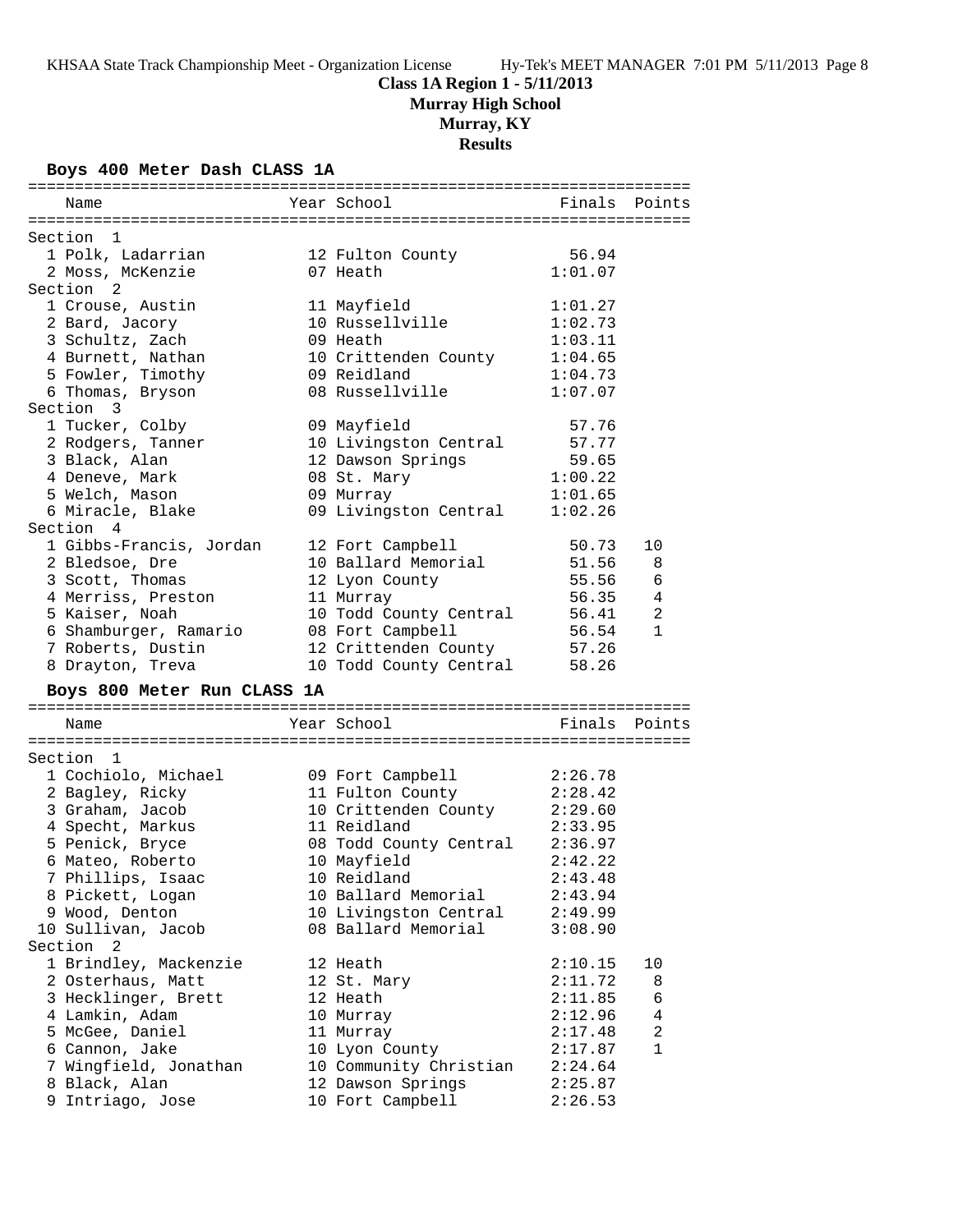**Murray High School**

# **Murray, KY**

# **Results**

| Boys 800 Meter Run CLASS 1A  |                        |               |                |
|------------------------------|------------------------|---------------|----------------|
| 10 Watson, Dakota            | 09 Crittenden County   | 2:27.28       |                |
| 11 Broadbent, William        | 12 St. Mary            | 2:27.85       |                |
| 12 Stubblefield, Onajia      | 10 Mayfield            | 2:28.15       |                |
| 13 Nolan, Quinn              | 11 Fulton County       | 2:29.83       |                |
| Boys 1600 Meter Run CLASS 1A |                        |               |                |
| Name                         | Year School            | Finals Points |                |
| Section<br>1                 |                        |               |                |
| 1 Smiley, Reed               | 12 Dawson Springs      | 5:34.51       |                |
| 2 Silvia, Matthew            | 10 Todd County Central | 5:35.45       |                |
| 3 Specht, Markus             | 11 Reidland            | 5:36.97       |                |
| 4 New, Keaton                | 09 Livingston Central  | 5:54.31       |                |
| 5 Mateo, Roberto             | 10 Mayfield            | 5:59.91       |                |
| 6 Phillips, Isaac            | 10 Reidland            | 6:10.85       |                |
| 7 Sullivan, Jacob            | 08 Ballard Memorial    | 6:11.75       |                |
| -- Bruch, Ryan               | 10 Dawson Springs      | DQ            |                |
| Section 2                    |                        |               |                |
| 1 Hudspeth, Zach             | 12 Heath               | 4:49.92       | 10             |
| 2 Lavey, Leighton            | 12 Community Christian | 4:52.12       | 8              |
| 3 Cannon, Jake               | 10 Lyon County         | 4:55.45       | 6              |
| 4 Grogan, Josh               | 08 Heath               | 5:01.06       | 4              |
| 5 Deneve, Daniel             | 11 St. Mary            | 5:12.30       | $\overline{2}$ |
| 6 Dillard, Thomas            | 09 Fort Campbell       | 5:14.67       | $\mathbf{1}$   |
| 7 Taylor, Quinnen            | 11 Murray              | 5:16.02       |                |
| 8 Smith, Ausin               | 10 Lyon County         | 5:25.79       |                |
| 9 Penick, Bryce              | 08 Todd County Central | 5:26.47       |                |
| 10 Lu, David                 | 09 Murray              | 5:28.07       |                |
| 11 Cochiolo, Michael         | 09 Fort Campbell       | 5:28.21       |                |
| 12 Watson, Dakota            | 09 Crittenden County   | 5:34.27       |                |
| 13 Graham, Jacob             | 10 Crittenden County   | 5:35.66       |                |
| 14 Murphy, Keelan            | 09 Mayfield            | 5:42.79       |                |
| Boys 3200 Meter Run CLASS 1A |                        |               |                |
| Name                         | Year School            | Finals Points |                |
|                              |                        |               |                |
| Section<br>1                 |                        |               |                |
| 1 Hudspeth, Zach             | 12 Heath               | 10:42.37      | 10             |
| 2 Grogan, Josh               | 08 Heath               | 10:56.30      | -8             |
| 3 West, Paul                 | 10 St. Mary            | 11:05.35      | 6              |
| 4 Bruch, Ryan                | 10 Dawson Springs      | 11:17.48      | 4              |
| 5 Ellis, CJ                  | 12 St. Mary            | 11:35.34      | 2              |
| 6 Dillard, Thomas            | 09 Fort Campbell       | 11:50.90      | 1              |
| 7 Speed, Tommy               | 08 Murray              | 11:52.88      |                |
| 8 Smith, Ausin               | 10 Lyon County         | 12:15.84      |                |
| 9 Lu, David                  | 09 Murray              | 12:38.70      |                |
| 10 Wicks, Josh               | 10 Fort Campbell       | 12:38.83      |                |
| 11 Parris, Darren            | 08 Crittenden County   | 13:05.57      |                |

12 Berry, Jacob 10 Crittenden County 13:26.23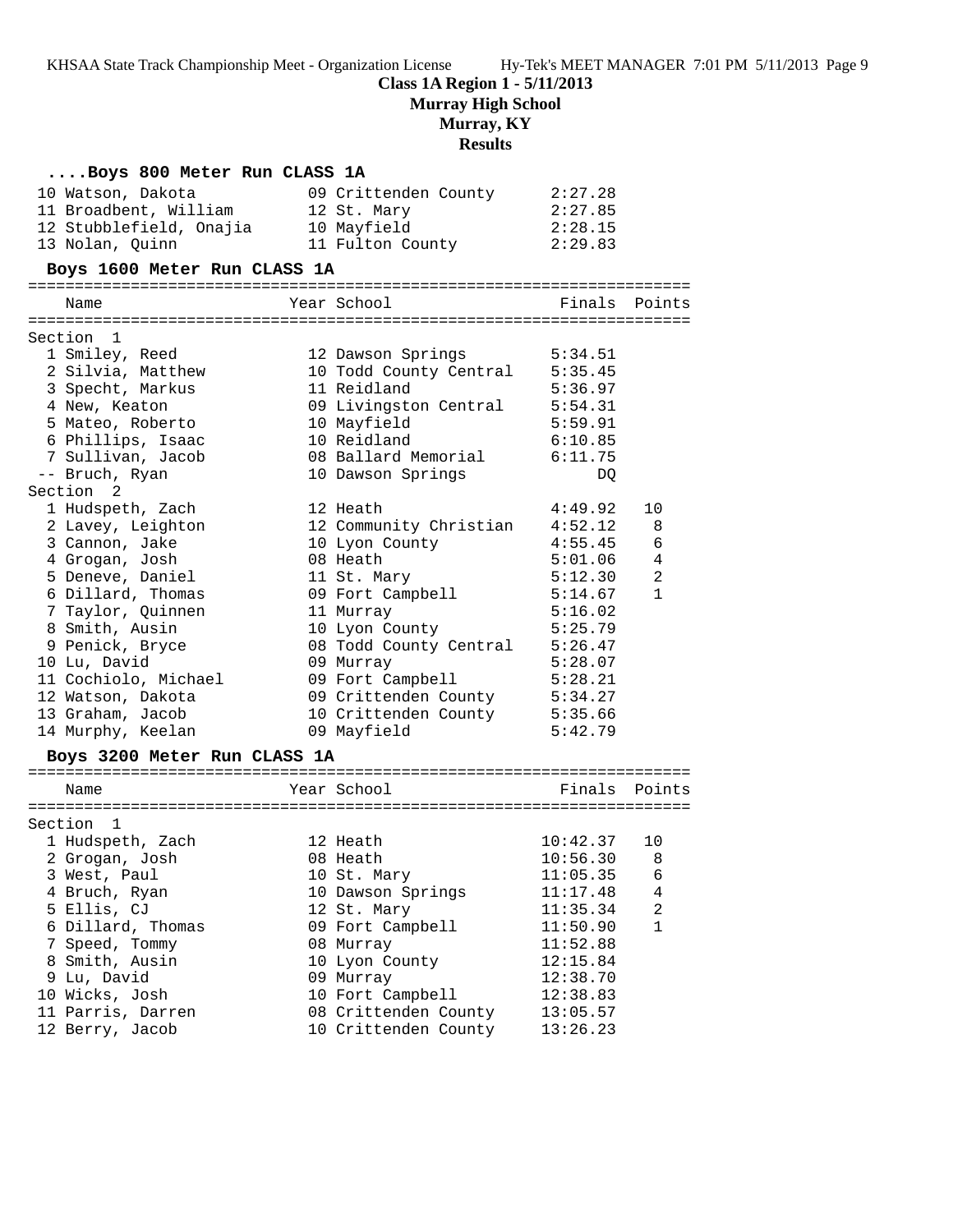**Murray High School**

# **Murray, KY**

# **Results**

**Boys 110 Meter Hurdles CLASS 1A**

| Name                            | Year School               | Finals Points |                |
|---------------------------------|---------------------------|---------------|----------------|
| 1 Ramos, Octavio                | 12 Heath                  | 19.97         |                |
| 2 Fowler, Timothy               | 09 Reidland               | 21.35         |                |
| 3 Temple, Jacob                 | 09 Reidland               | 22.34         |                |
| Section<br>2                    |                           |               |                |
| 1 Maynard, Khalil               | 12 Fort Campbell          | 15.18         | 10             |
| 2 Davidson, Nighgell            | 11 Fort Campbell          | 15.92         | 8              |
| 3 Anderson, Lucas               | 12 Murray                 | 16.34         | 6              |
| 4 Boone, Dylan                  | 11 Murray                 | 16.36         | 4              |
| 5 Garcia, Cody                  | 10 Todd County Central    | 19.19         | 2              |
| 6 Wagoner, Daniel               | 11 Crittenden County      | 19.61         | $\mathbf{1}$   |
| 7 Kaiser, Daniel                | 10 Todd County Central    | 20.24         |                |
| -- Bard, Jacory                 | 10 Russellville           | DQ            |                |
| Boys 300 Meter Hurdles CLASS 1A |                           |               |                |
|                                 |                           |               |                |
| Name                            | Year School               | Finals Points |                |
| Section 1                       |                           |               |                |
| 1 Hicks, Dylan                  | 09 Crittenden County      | 50.02         |                |
| 2 Jones, MJ                     | 09 Russellville           | 50.96         |                |
| 3 Temple, Jacob                 | 09 Reidland               | 51.51         |                |
| 4 Ramos, Octavio                | 12 Heath                  | 51.63         |                |
| 5 Garcia, Cody                  | 10 Todd County Central    | 52.51         |                |
| 6 Caudill, Ryan                 | 12 Dawson Springs         | 54.88         |                |
| 7 Gilbert, Kyle                 | 12 Reidland               | 55.76         |                |
|                                 | 08 Russellville           | 56.67         |                |
| 8 Wynn, Mark<br>Section 2       |                           |               |                |
| 1 Maynard, Khalil               | 12 Fort Campbell          | 40.64         | 10             |
| 2 Anderson, Lucas               | 12 Murray                 | 43.21         | 8              |
| 3 Davidson, Nighgell            | 11 Fort Campbell          | 43.27         | 6              |
| 4 Boone, Dylan                  | 11 Murray                 | 43.38         | 4              |
| 5 Kaiser, Daniel                | 10 Todd County Central    | 49.20         | $\overline{a}$ |
| 6 Deneve, John                  | 10 St. Mary               | 49.22         | $\mathbf{1}$   |
| 7 Black, Alan                   | 12 Dawson Springs         | 49.83         |                |
| 8 Wagoner, Daniel               | 11 Crittenden County      | 50.23         |                |
|                                 |                           |               |                |
| Boys 4x100 Meter Relay CLASS 1A |                           |               |                |
| School                          |                           | Finals        | Points         |
|                                 |                           |               |                |
| Section 1                       |                           | 51.08         |                |
| 1 Livingston Central            |                           |               |                |
| 1) Rodgers, Tanner 10           | 2) Miracle, Blake 09      |               |                |
| 3) Sloma, Maciej 09             | 4) Griffin, Jarried 12    |               |                |
| 5) Skinner, Josh 09<br>Section  | 6) Sharp, Jacob 10        |               |                |
| -2                              |                           |               |                |
| 1 Murray                        |                           | 45.09         | 10             |
| 1) Lee, Jaleel 11               | 2) Orr, Stephen 12        |               |                |
| 3) Cashion, JD 09               | 4) Miles, Des'Jahvonni 09 |               |                |
| 5) Glynn, Peyton 09             | 6) Boone, Dylan 11        |               |                |
| 7) Anderson, Lucas 12           | 8) Merriss, Preston 11    |               |                |
| 2 Fort Campbell                 |                           | 45.41         | 8              |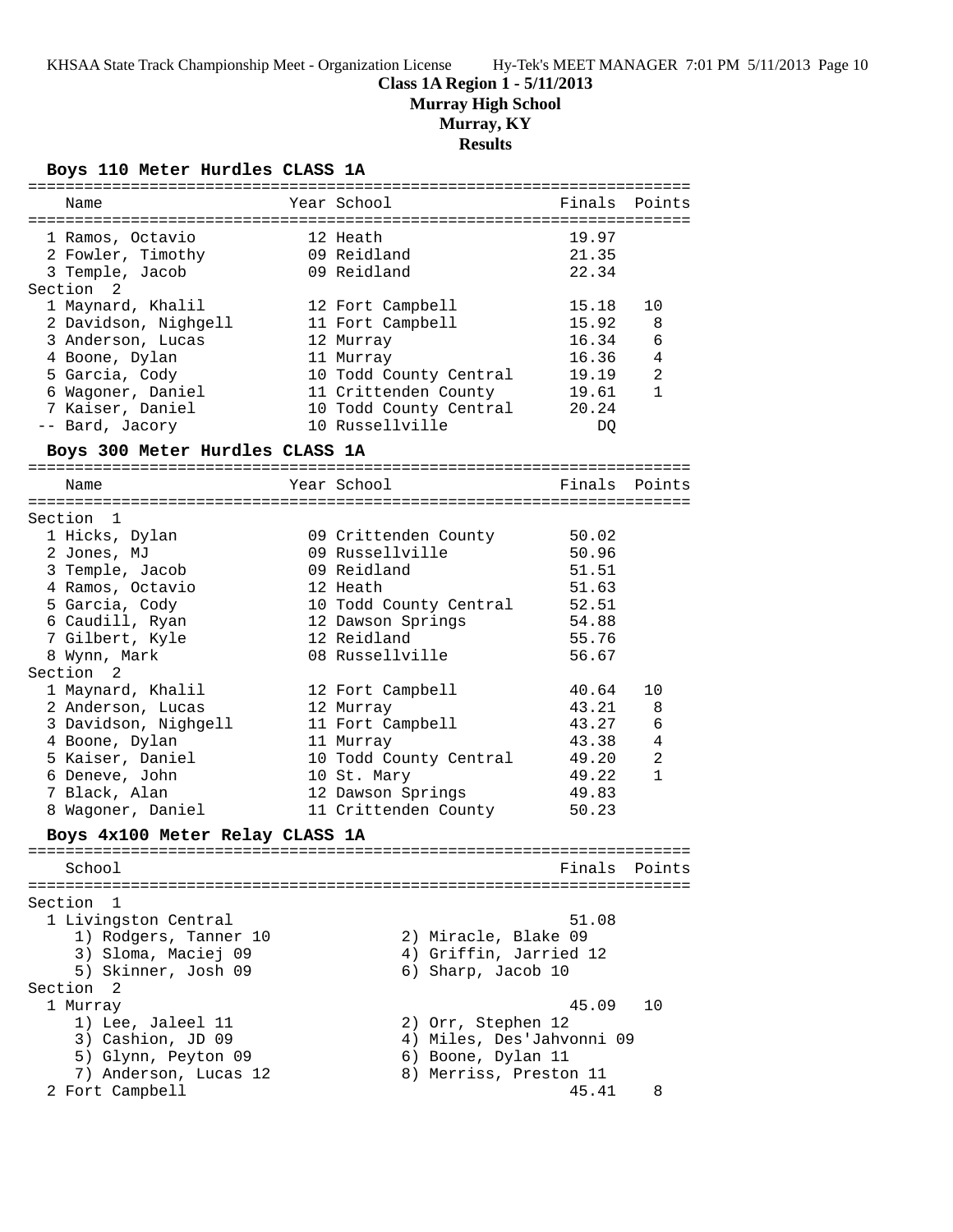## **Class 1A Region 1 - 5/11/2013 Murray High School Murray, KY**

## **Results**

#### **....Boys 4x100 Meter Relay CLASS 1A**

| 1) Arron, Otto 11               |    | 2) Jethroe, Jonathan 10   |        |
|---------------------------------|----|---------------------------|--------|
| 3) Bradley, Nygell 11           |    | 4) Maynard, Khalil 12     |        |
| 5) Berry, Christian 10          |    | 6) Warner, Anthony 09     |        |
| 7) Shamburger, Ramario 08       | 8) |                           |        |
| 3 Ballard Memorial              |    | 46.44                     | 6      |
| 1) McGowan, Steven 10           |    | 2) Owsley, Cash 10        |        |
| 3) Bledsoe, Dre 10              |    | 4) Bledsoe, Jabarie 09    |        |
| 5) Bledsoe, Devoun 11           |    | 6) Bledsoe, Devyn 08      |        |
| 4 Russellville                  |    | 46.99                     | 4      |
| 1) Hampton, Joshua 09           |    | 2) Hampton, Demarcus 11   |        |
| 3) Jones, MJ 09                 |    | 4) Bigbee, Josh 09        |        |
| 5) Drumgole, Johnny 08          |    | 6) Bard, Jacory 10        |        |
| 5 Fulton County                 |    | 47.69                     | 2      |
| 1) Allen, Aaron 09              |    | 2) Holman, Joe 09         |        |
| 3) Smith, Dre 07                |    | 4) Polk, Ladarrian 12     |        |
| 5) Nolan, Quinn 11              |    | 6) Bagley, Ricky 11       |        |
| 7) Abbott, Akilias 09           |    | 8) Williams, Dylan 08     |        |
| 6 Crittenden County             |    | 48.87                     | 1      |
| 1) Dickerson, Noah 10           |    | 2) Tinsley, Zach 11       |        |
| 3) Hicks, Dylan 09              |    | 4) Wallace, Lane 10       |        |
| 5) Roberts, Dustin 12           |    | 6) Yates, Alex 10         |        |
| 7 Todd County Central           |    | 49.56                     |        |
| 1) Nichols, Dylan 10            |    | 2) Fox, William 12        |        |
| 3) Coots, Zack 10               |    | 4) Garrett, Kelvin 10     |        |
| 5) Johnson, Terrance 12         |    | 6) Drayton, Treva 10      |        |
| 7) Bostic, Brett 11             | 8) |                           |        |
| 8 Heath                         |    | 50.02                     |        |
| 1) Gardner, Waymond 10          |    | 2) McCuiston, Donavan 09  |        |
| 3) Moss, McKenzie 07            |    | 4) Welsh, John 11         |        |
| 5) Hecklinger, Brett 12         |    | 6) Schultz, Zach 09       |        |
|                                 |    |                           |        |
| Boys 4x200 Meter Relay CLASS 1A |    |                           |        |
| School                          |    | Finals                    | Points |
|                                 |    |                           |        |
| l Murray                        |    | 1:33.52                   | 10     |
| 1) Miles, Des'Jahvonni 09       |    | 2) Cashion, JD 09         |        |
| 3) Anderson, Lucas 12           |    | 4) Boone, Dylan 11        |        |
| 5) Lee, Jaleel 11               |    | 6) Glynn, Peyton 09       |        |
| 7) Harvey, Robert 08            |    | 8) Merriss, Preston 11    |        |
| 2 Fort Campbell                 |    | 1:35.00                   | 8      |
| 1) Arron, Otto 11               |    | 2) Bradley, Nygell 11     |        |
| 3) Jethroe, Jonathan 10         |    | 4) Berry, Christian 10    |        |
| 5) Warner, Anthony 09           |    | 6) Shamburger, Ramario 08 |        |
| 3 Russellville                  |    | 1:39.08                   | 6      |
| 1) Hampton, Demarcus 11         |    | 2) Bigbee, Josh 09        |        |
| 3) Hampton, Joshua 09           |    | 4) Drumgole, Johnny 08    |        |
| 5)                              |    | 6) Bard, Jacory 10        |        |
| 7) Jones, MJ 09                 | 8) |                           |        |
| 4 Fulton County                 |    | 1:39.38                   | 4      |
| 1) Allen, Aaron 09              |    | 2) Holman, Joe 09         |        |
| 3) Nolan, Quinn 11              |    | 4) Polk, Ladarrian 12     |        |
|                                 |    |                           |        |

5) Smith, Dre 07 6) Bagley, Ricky 11 7) Abbott, Akilias 09 8) Williams, Dylan 08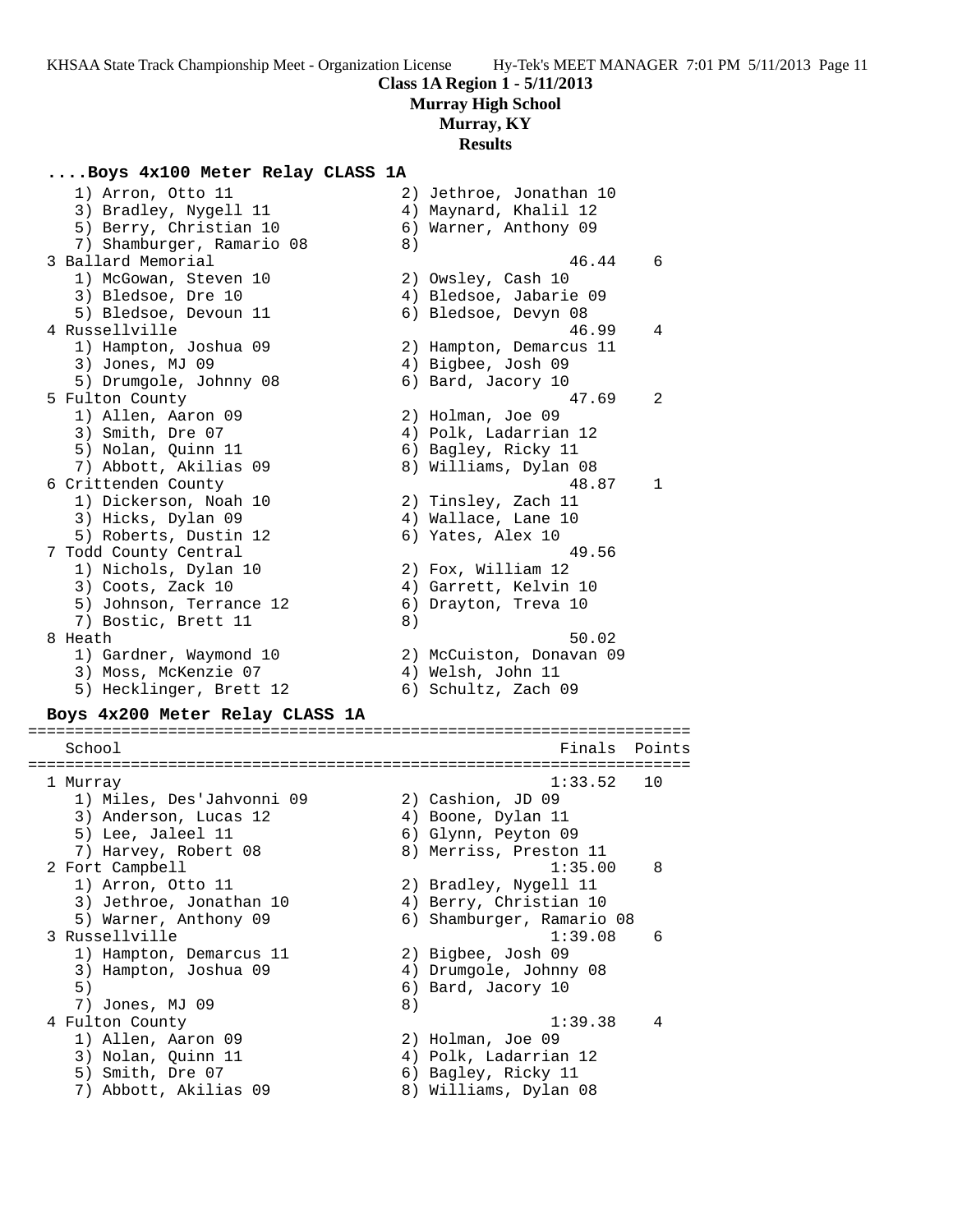**Class 1A Region 1 - 5/11/2013**

**Murray High School**

**Murray, KY**

#### **Results**

#### **....Boys 4x200 Meter Relay CLASS 1A**

| 5 Crittenden County     |    | 1:40.73                   | $\mathfrak{D}$ |
|-------------------------|----|---------------------------|----------------|
| 1) Dickerson, Noah 10   |    | 2) Roberts, Dustin 12     |                |
| 3) Hicks, Dylan 09      |    | 4) Wallace, Lane 10       |                |
| 5) Tinsley, Zach 11     |    | 6) Yates, Alex 10         |                |
| 6 Todd County Central   |    | 1:42.60                   | $\mathbf{1}$   |
| 1) Johnson, Terrance 12 |    | 2) Fox, William 12        |                |
| 3) Coots, Zack 10       |    | 4) Garrett, Kelvin 10     |                |
| 5) Nichols, Dylan 10    |    | 6) Drayton, Treva 10      |                |
| 7) Bostic, Brett 11     | 8) |                           |                |
| 7 Heath                 |    | 1:44.29                   |                |
| 1) Gardner, Waymond 10  |    | 2) McCuiston, Donavan 09  |                |
| 3) Moss, McKenzie 07    |    | 4) Welsh, John 11         |                |
| 5) Hecklinger, Brett 12 |    | 6) Brindley, Mackenzie 12 |                |
| 7) Schultz, Zach 09     |    | 8) Hudspeth, Zach 12      |                |
| 8 Livingston Central    |    | 1:47.55                   |                |
| 1) Sharp, Jacob 10      |    | 2) Grimm, Hunter 09       |                |
| 3) Sloma, Maciej 09     |    | 4) Skinner, Josh 09       |                |
| 5) Griffin, Jarried 12  |    | 6) Rodgers, Tanner 10     |                |
| 7) New, Keaton 09       |    | 8) Miracle, Blake 09      |                |
|                         |    |                           |                |

=======================================================================

#### **Boys 4x400 Meter Relay CLASS 1A**

School **Finals** Points ======================================================================= Section 1 1 St. Mary 4:01.36 1 1) Broadbent, William 12 2) Deneve, John 10 3) Deneve, Daniel 11 (4) Ellis, CJ 12 5) Osterhaus, Matt 12 (6) West, Paul 10 7) Deneve, Mark 08 (8) Section 2<br>1 Fort Campbell 1 Fort Campbell 3:32.33 10 1) Davidson, Nighgell 11 2) Bradley, Nygell 11 3) Maynard, Khalil 12 4) Gibbs-Francis, Jordan 12 5) Berry, Christian 10 6) Rolenger, Marquez 11 7) Warner, Anthony 09 8) 2 Murray 3:46.85 8 1) McGee, Daniel 11 2) Lamkin, Adam 10 3) Taylor, Quinnen 11  $\qquad \qquad$  4) Cashion, JD 09 5) Miles, Des'Jahvonni 09 6) Glynn, Peyton 09 7) Merriss, Preston 11 8) Anderson, Lucas 12 3 Mayfield 3:50.95 6 1) Crouse, Austin 11 2) Kirby, Artey 09 3) Murphy, Keelan 09 4) Tucker, Colby 09 5) Stubblefield, Onajia 10 (6) 4 Heath 3:57.52 4 1) Hecklinger, Brett 12 2) McCuiston, Donavan 09 3) Moss, McKenzie 07 4) Brindley, Mackenzie 12 5) Grogan, Josh 08 6) Hudspeth, Zach 12 7) Schultz, Zach 09 8) Ramos, Octavio 12 5 Crittenden County 3:59.80 2 1) Roberts, Dustin 12 2) Hicks, Dylan 09 3) Tinsley, Zach 11 (4) Watson, Dakota 09 5) Wagoner, Daniel 11  $\qquad \qquad$  6) Hadfield, Noah 10